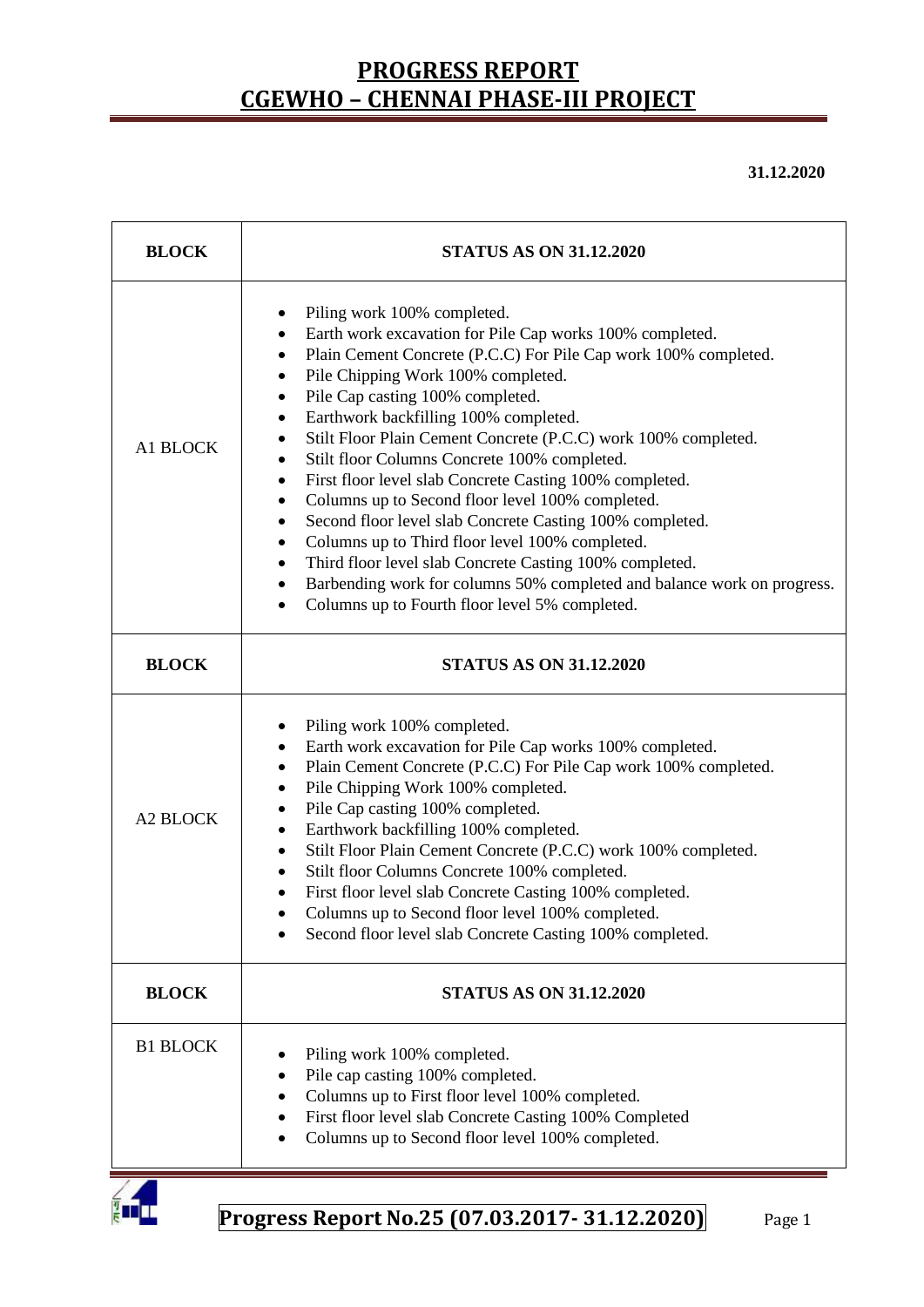|                 | Second floor level slab Concrete Casting 100% Completed<br>Columns up to Third floor Level 100% Completed.<br>٠<br>Third floor level slab Concrete Casting 100% Completed.<br>٠<br>Columns up to Fourth floor Level 100% Completed<br>٠<br>Fourth floor level slab Concrete Casting 100% Completed.<br>٠<br>Columns up to Fifth floor Level 100% Completed.<br>٠<br>Fifth floor level slab Concrete Casting 100% Completed.<br>٠<br>Columns up to Sixth floor Level 100% Completed<br>٠<br>Sixth floor level slab Concrete Casting 100% Completed.<br>٠<br>Columns up to Seventh floor Level 100% Completed<br>٠<br>Seventh floor level slab Concrete Casting 100% Completed.<br>٠<br>Columns up to Eighth floor level 100% completed<br>٠<br>Eighth floor level slab Concrete casting 100% completed.<br>٠<br>Columns up to Ninth floor level 50% completed.<br>٠<br>Barbending work for balance 50% columns upto ninth Floor level slab on<br>$\bullet$<br>progress.<br>Shuttering and barbending works for First half of Ninth floor level slab 10%<br>$\bullet$<br>completed and balance work on progress.<br>Block work in First floor 85% completed.<br>٠<br>Block work in Second floor 85% completed<br>٠<br>Block work in Third floor 75% completed.<br>٠<br>Block work in Fourth floor 75% completed.<br>٠<br>Block work in Fifth floor 60% completed.<br>٠<br>Block work in Sixth floor 40% completed.<br>٠<br>Model Flat Finishing works Completed.<br>٠ |  |  |  |  |
|-----------------|---------------------------------------------------------------------------------------------------------------------------------------------------------------------------------------------------------------------------------------------------------------------------------------------------------------------------------------------------------------------------------------------------------------------------------------------------------------------------------------------------------------------------------------------------------------------------------------------------------------------------------------------------------------------------------------------------------------------------------------------------------------------------------------------------------------------------------------------------------------------------------------------------------------------------------------------------------------------------------------------------------------------------------------------------------------------------------------------------------------------------------------------------------------------------------------------------------------------------------------------------------------------------------------------------------------------------------------------------------------------------------------------------------------------------------------------------------------------|--|--|--|--|
| <b>BLOCK</b>    | <b>STATUS AS ON 31.12.2020</b>                                                                                                                                                                                                                                                                                                                                                                                                                                                                                                                                                                                                                                                                                                                                                                                                                                                                                                                                                                                                                                                                                                                                                                                                                                                                                                                                                                                                                                      |  |  |  |  |
| <b>B2 BLOCK</b> | Piling work 100% completed.<br>Earth work excavation for Pile Cap works 100% completed.<br>PCC for pile cap 100% completed.<br>Pile Cap Casting 100% completed<br>Columns up to First floor level 100% completed.<br>First floor level slab Concrete Casting 100% Completed.<br>Columns up to Second floor level 100% completed.<br>Second floor level slab Concrete Casting 100% Completed.<br>Columns up to Third floor level 100% completed.<br>٠<br>Third floor level slab Concrete Casting 100% Completed.<br>٠<br>Barbending fabrication works for Columns up to Fourth Floor level on<br>٠<br>progress.<br>Block work in First floor 30% completed.                                                                                                                                                                                                                                                                                                                                                                                                                                                                                                                                                                                                                                                                                                                                                                                                          |  |  |  |  |

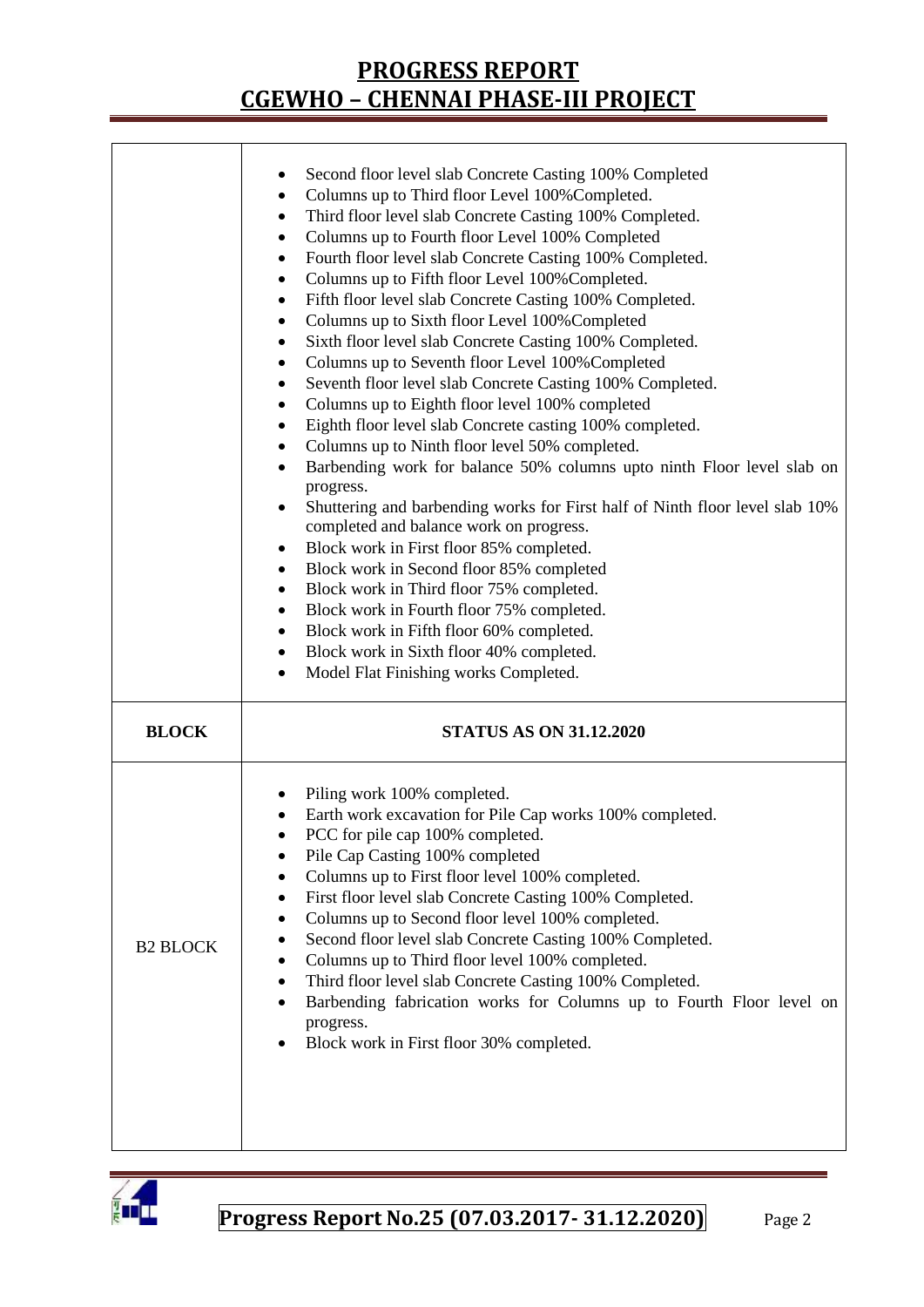| <b>BLOCK</b>    | <b>STATUS AS ON 31.12.2020</b>                                                                                                                                                                                                                                                                                                                                                                                                                                                                                                                                                                                                                                                                                                                                                                                                                                                                                                                                                                                                                                                                                                                                                                                                                                                                                                                                                                                                                                                                                                                                                                                                                               |  |  |  |  |
|-----------------|--------------------------------------------------------------------------------------------------------------------------------------------------------------------------------------------------------------------------------------------------------------------------------------------------------------------------------------------------------------------------------------------------------------------------------------------------------------------------------------------------------------------------------------------------------------------------------------------------------------------------------------------------------------------------------------------------------------------------------------------------------------------------------------------------------------------------------------------------------------------------------------------------------------------------------------------------------------------------------------------------------------------------------------------------------------------------------------------------------------------------------------------------------------------------------------------------------------------------------------------------------------------------------------------------------------------------------------------------------------------------------------------------------------------------------------------------------------------------------------------------------------------------------------------------------------------------------------------------------------------------------------------------------------|--|--|--|--|
| <b>C1 BLOCK</b> | Piling work 100% completed.<br>٠<br>Pile cap casting 100% completed.<br>٠<br>Columns up to First floor level 100% completed.<br>٠<br>First floor level slab Concrete Casting 100% Completed.<br>٠<br>Columns up to Second floor level 100% completed.<br>٠<br>Second floor level slab Concrete Casting 100% Completed<br>$\bullet$<br>Columns up to Third floor level 100% completed.<br>٠<br>Third floor level slab Concrete Casting 100% Completed.<br>٠<br>Columns up to Fourth floor level 100% completed.<br>٠<br>Fourth floor level slab Concrete Casting 100% Completed.<br>٠<br>Columns up to Fifth floor level 100% completed.<br>٠<br>Fifth floor level slab Concrete Casting 100% Completed.<br>٠<br>Columns up to Sixth floor level 100% completed.<br>٠<br>Sixth floor level slab Concrete Casting 100% Completed.<br>٠<br>Columns up to Seventh floor level 100% completed.<br>٠<br>Seventh floor level slab Concrete Casting 100% Completed.<br>٠<br>Columns up to Eighth floor level 100% completed.<br>$\bullet$<br>Eight floor level slab Concrete Casting 100% Completed.<br>$\bullet$<br>Block work in First Floor Level 90% completed.<br>$\bullet$<br>Block work in Second Floor Level 90% completed.<br>٠<br>Block work in Third Floor Level 85% completed.<br>$\bullet$<br>Block work in Fourth Floor Level 80% completed.<br>$\bullet$<br>Block work in Fifth Floor Level 80% completed.<br>$\bullet$<br>Stilt ceiling plastering 85% completed.<br>٠<br>First Floor ceiling plastering 90% completed.<br>$\bullet$<br>First Floor Wall plastering 40% completed<br>$\bullet$<br>Model Flat Finishing Works completed.<br>$\bullet$ |  |  |  |  |
| <b>BLOCK</b>    | <b>STATUS AS ON 31.12.2020</b>                                                                                                                                                                                                                                                                                                                                                                                                                                                                                                                                                                                                                                                                                                                                                                                                                                                                                                                                                                                                                                                                                                                                                                                                                                                                                                                                                                                                                                                                                                                                                                                                                               |  |  |  |  |
| <b>C2 BLOCK</b> | Piling work 100% completed.<br>Pile cap casting 100% completed.<br>$\bullet$<br>Columns up to First floor level 100% completed.<br>٠<br>First floor level slab Concrete Casting 100% Completed.<br>٠<br>Columns up to Second Floor level 100% Completed.<br>٠<br>Second floor level slab Concrete Casting 100% Completed.<br>٠<br>Columns up to Third Floor level 100% Completed.<br>٠<br>Third floor level slab Concrete Casting 100% Completed.<br>٠<br>Columns up to Fourth Floor level 100% Completed.<br>٠<br>Fourth floor level slab Concrete Casting 100% Completed.<br>٠<br>Columns up to Fifth Floor level 100% Completed.<br>٠<br>Fifth floor level slab Concrete Casting 100% Completed.<br>٠<br>Columns up to Sixth Floor level 100% Completed.<br>٠<br>Sixth floor level slab Concrete Casting 100% Completed.                                                                                                                                                                                                                                                                                                                                                                                                                                                                                                                                                                                                                                                                                                                                                                                                                                  |  |  |  |  |

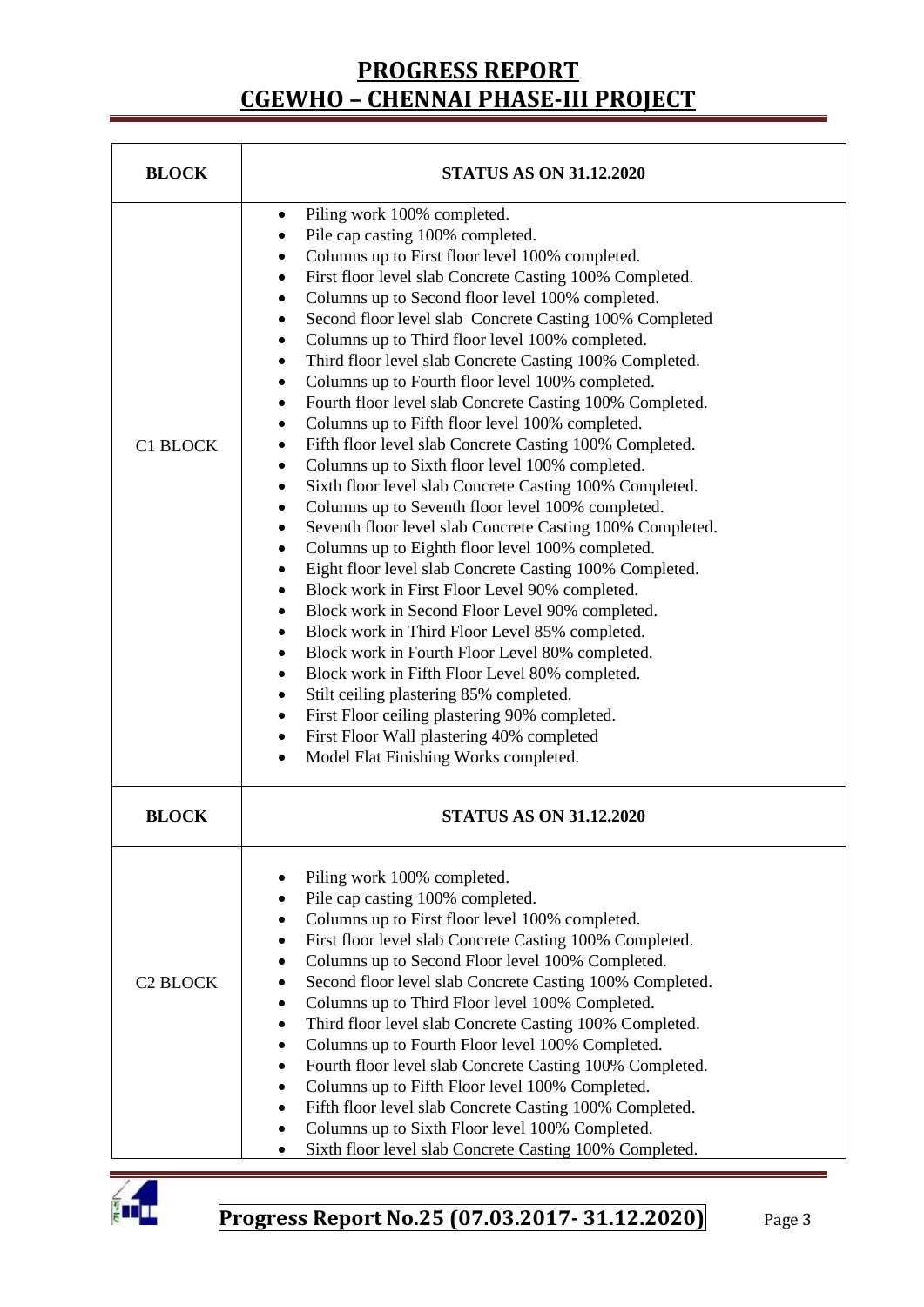|                 | Columns up to Seventh Floor level 100% Completed.<br>Seventh floor level slab concrete casting 100% completed.<br>Columns up to Eight Floor level 15% Completed.<br>Block work in First Floor Level 90% completed.<br>Block work in Second Floor Level 85% completed.<br>٠<br>Stilt floor ceiling plastering 90% completed.                                                                                                                                                                                                                                                                                                                                                                                                                                                                                                                                                                                                                                                                                                                                                                                                                                           |  |  |  |  |  |  |
|-----------------|-----------------------------------------------------------------------------------------------------------------------------------------------------------------------------------------------------------------------------------------------------------------------------------------------------------------------------------------------------------------------------------------------------------------------------------------------------------------------------------------------------------------------------------------------------------------------------------------------------------------------------------------------------------------------------------------------------------------------------------------------------------------------------------------------------------------------------------------------------------------------------------------------------------------------------------------------------------------------------------------------------------------------------------------------------------------------------------------------------------------------------------------------------------------------|--|--|--|--|--|--|
| <b>BLOCK</b>    | <b>STATUS AS ON 31.12.2020</b>                                                                                                                                                                                                                                                                                                                                                                                                                                                                                                                                                                                                                                                                                                                                                                                                                                                                                                                                                                                                                                                                                                                                        |  |  |  |  |  |  |
| <b>C3 BLOCK</b> | Piling work 100% completed.<br>Pile cap casting 100% completed.<br>Columns up to Stilt floor level 100% completed.<br>٠<br>PCC flooring for Stilt Floor 100% Completed.<br>$\bullet$<br>Columns up to First floor level 100% completed.<br>First floor level slab Concrete Casting 100% Completed.<br>$\bullet$<br>Columns up to Second floor level 100% completed.<br>$\bullet$<br>Second floor level slab Concrete Casting 100% Completed.<br>$\bullet$<br>Columns up to Third floor level 100% completed.<br>Third floor level slab concrete casting 100% completed.<br>٠<br>Columns up to Fourth floor level 100% completed.<br>٠<br>Fourth floor level Slab Concrete Casting 100% completed.<br>٠<br>Columns up to Fifth floor level 100% completed.<br>$\bullet$<br>Fifth floor level slab concrete casting 100% completed.<br>٠<br>Columns up to Sixth floor level 50% completed and balance work on progress.<br>٠<br>Shuttering and barbending works for First half of Sixth floor level slab 15%<br>$\bullet$<br>completed and balance work on progress.<br>Stilt floor ceiling plastering 80% completed.<br>Block work in First floor level 80% completed. |  |  |  |  |  |  |
| <b>BLOCK</b>    | <b>STATUS AS ON 31.12.2020</b>                                                                                                                                                                                                                                                                                                                                                                                                                                                                                                                                                                                                                                                                                                                                                                                                                                                                                                                                                                                                                                                                                                                                        |  |  |  |  |  |  |
| D1 BLOCK        | Piling work 100% completed.<br>Earth work excavation for Pile Cap works 100% completed.<br>٠<br>Plain Cement Concrete (PCC) For Pile Cap work 100% completed.<br>Pile Chipping Work 100% completed.<br>Pile Cap casting 100% completed.<br>Earthwork backfilling 100% completed.<br>Stilt Floor Plain Cement Concrete (P.C.C) work 100% completed.<br>٠<br>Stilt Floor Columns Concrete work 100% Completed.<br>٠<br>First floor level slab Concrete Casting 100% Completed.<br>٠<br>Columns up to Second floor level 100% completed.<br>$\bullet$<br>Second floor level Slab Concrete Casting 100% Completed.<br>$\bullet$<br>Columns up to Third floor level 50% completed.<br>٠<br>Shuttering and Bar bending work for First half of Third Floor level slab 25%<br>completed and balance work on progress.                                                                                                                                                                                                                                                                                                                                                         |  |  |  |  |  |  |

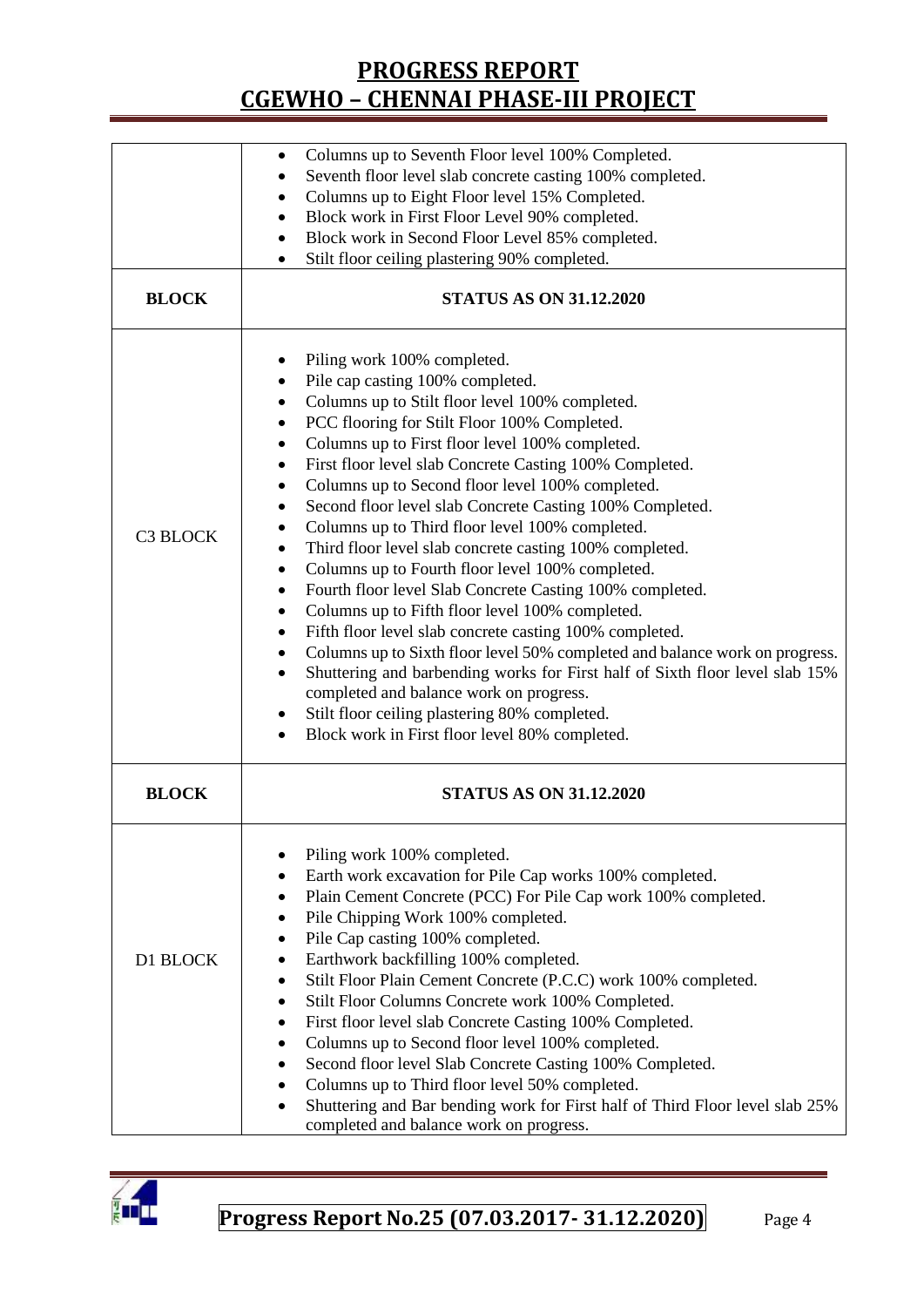| <b>BLOCK</b>         | <b>STATUS AS ON 31.12.2020</b>                                                                                                                                                                                                                                                                                                                                                                                                                                                                                                                                                                                                                                                                                                                                                                                                                                                                                                                                                                                                                                                                                                                                                                                                                                                                                                                                                                                                                                                                                                                                 |  |  |  |  |
|----------------------|----------------------------------------------------------------------------------------------------------------------------------------------------------------------------------------------------------------------------------------------------------------------------------------------------------------------------------------------------------------------------------------------------------------------------------------------------------------------------------------------------------------------------------------------------------------------------------------------------------------------------------------------------------------------------------------------------------------------------------------------------------------------------------------------------------------------------------------------------------------------------------------------------------------------------------------------------------------------------------------------------------------------------------------------------------------------------------------------------------------------------------------------------------------------------------------------------------------------------------------------------------------------------------------------------------------------------------------------------------------------------------------------------------------------------------------------------------------------------------------------------------------------------------------------------------------|--|--|--|--|
| D <sub>2</sub> BLOCK | Piling work 100% completed.<br>Pile cap casting 100% completed.<br>$\bullet$<br>Columns up to First floor level 100% completed.<br>$\bullet$<br>First floor level slab Concrete Casting 100% Completed<br>$\bullet$<br>Columns up to Second floor level 100% completed.<br>$\bullet$<br>Second floor level slab Concrete Casting 100% Completed<br>$\bullet$<br>Columns up to Third floor level 100% completed.<br>٠<br>Third floor level slab Concrete Casting 100% Completed.<br>$\bullet$<br>Columns up to Fourth floor level 100% completed.<br>٠<br>Fourth floor level slab Concrete Casting 100% Completed.<br>٠<br>Columns up to Fifth Floor level Slab 100% Completed.<br>٠<br>Fifth floor level slab Concrete Casting 100% Completed.<br>$\bullet$<br>Columns up to Sixth Floor level Slab 100% Completed.<br>$\bullet$<br>Sixth floor level slab Concrete Casting 100% Completed.<br>$\bullet$<br>Columns up to Seventh Floor level Slab 100% Completed<br>٠<br>Seventh floor level slab Concrete Casting 100% Completed.<br>Columns up to Eight Floor level Slab 40% Completed and balance work on<br>$\bullet$<br>progress.<br>Shuttering work for First half of Eight floor level slab 10% completed and<br>$\bullet$<br>balance work on progress.<br>Block work in First Floor Level 85% completed.<br>٠<br>Block work in Second Floor Level 80% completed.<br>$\bullet$<br>Block work in Third Floor Level 30% completed.<br>$\bullet$<br>Block work in Fourth Floor Level 20% completed.<br>$\bullet$<br>Model Flat Finishing Works completed. |  |  |  |  |
| <b>BLOCK</b>         | <b>STATUS AS ON 31.12.2020</b>                                                                                                                                                                                                                                                                                                                                                                                                                                                                                                                                                                                                                                                                                                                                                                                                                                                                                                                                                                                                                                                                                                                                                                                                                                                                                                                                                                                                                                                                                                                                 |  |  |  |  |
| D3 BLOCK             | Piling work 100% completed.<br>Pile cap casting 100% completed.<br>Columns up to First floor level 100% completed.<br>First floor level slab Concrete Casting 100% Completed.<br>Columns up to Second floor level 100% completed.<br>٠<br>Second floor level slab Concrete Casting 100% Completed.<br>٠<br>Columns up to Third floor level 100% completed.<br>Third floor level Slab Concrete Casting 100% Completed.<br>Columns up to Fourth floor level 100% completed.<br>٠<br>Fourth floor level Slab Concrete Casting 100% Completed<br>Columns up to Fifth floor level 50% completed.<br>Fifth floor level Slab Concrete Casting 100% Completed.<br>Columns up to Sixth floor level 10% completed and balance work on progress.<br>Block work in First Floor Level 70% completed.<br>Block work in Second Floor Level 60% completed.                                                                                                                                                                                                                                                                                                                                                                                                                                                                                                                                                                                                                                                                                                                     |  |  |  |  |

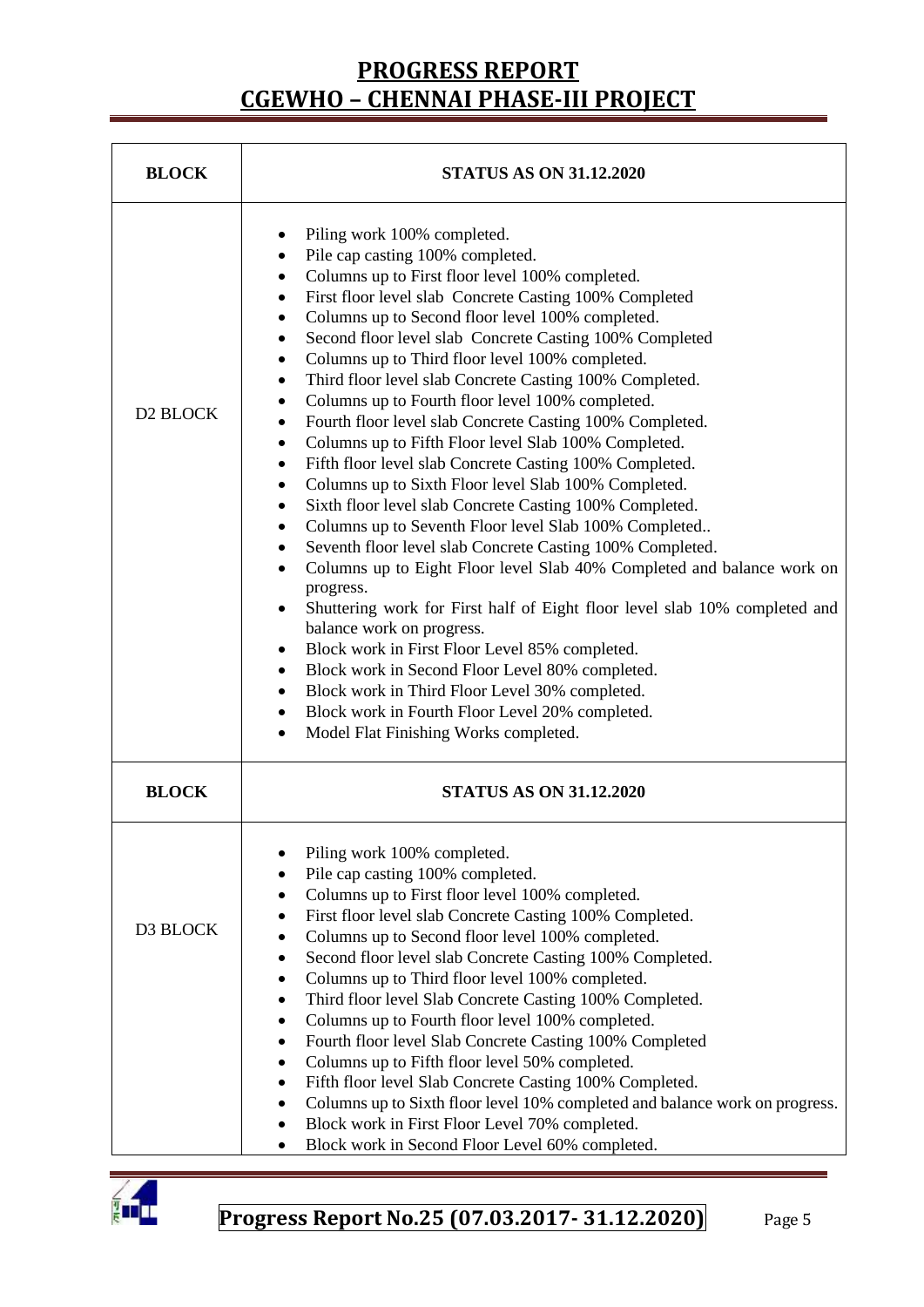|                                 | Block work in Third Floor Level 45% completed.                                                                                                                                                                                                                                                                                                                                                                                                                                                                                                                     |  |  |  |  |  |
|---------------------------------|--------------------------------------------------------------------------------------------------------------------------------------------------------------------------------------------------------------------------------------------------------------------------------------------------------------------------------------------------------------------------------------------------------------------------------------------------------------------------------------------------------------------------------------------------------------------|--|--|--|--|--|
| <b>BLOCK</b>                    | <b>STATUS AS ON 31.12.2020</b>                                                                                                                                                                                                                                                                                                                                                                                                                                                                                                                                     |  |  |  |  |  |
| <b>COMMUNITY</b><br><b>HALL</b> | Piling work 100% completed.<br>Earth work excavation for Pile Cap works 100% Completed.<br>PCC for pile cap 100% completed<br>Pile cap casting 100% completed.<br>Earthwork backfilling 100% completed<br>Columns up to First floor level 100% completed.<br>First floor level slab Concrete Casting 100% Completed<br>Columns up to Second floor level 100% completed.<br>Second floor level slab Concrete Casting 100% Completed.<br>Columns up to Third Floor level concrete casting 100% completed.<br>Third floor level slab Concrete Casting 100% Completed. |  |  |  |  |  |

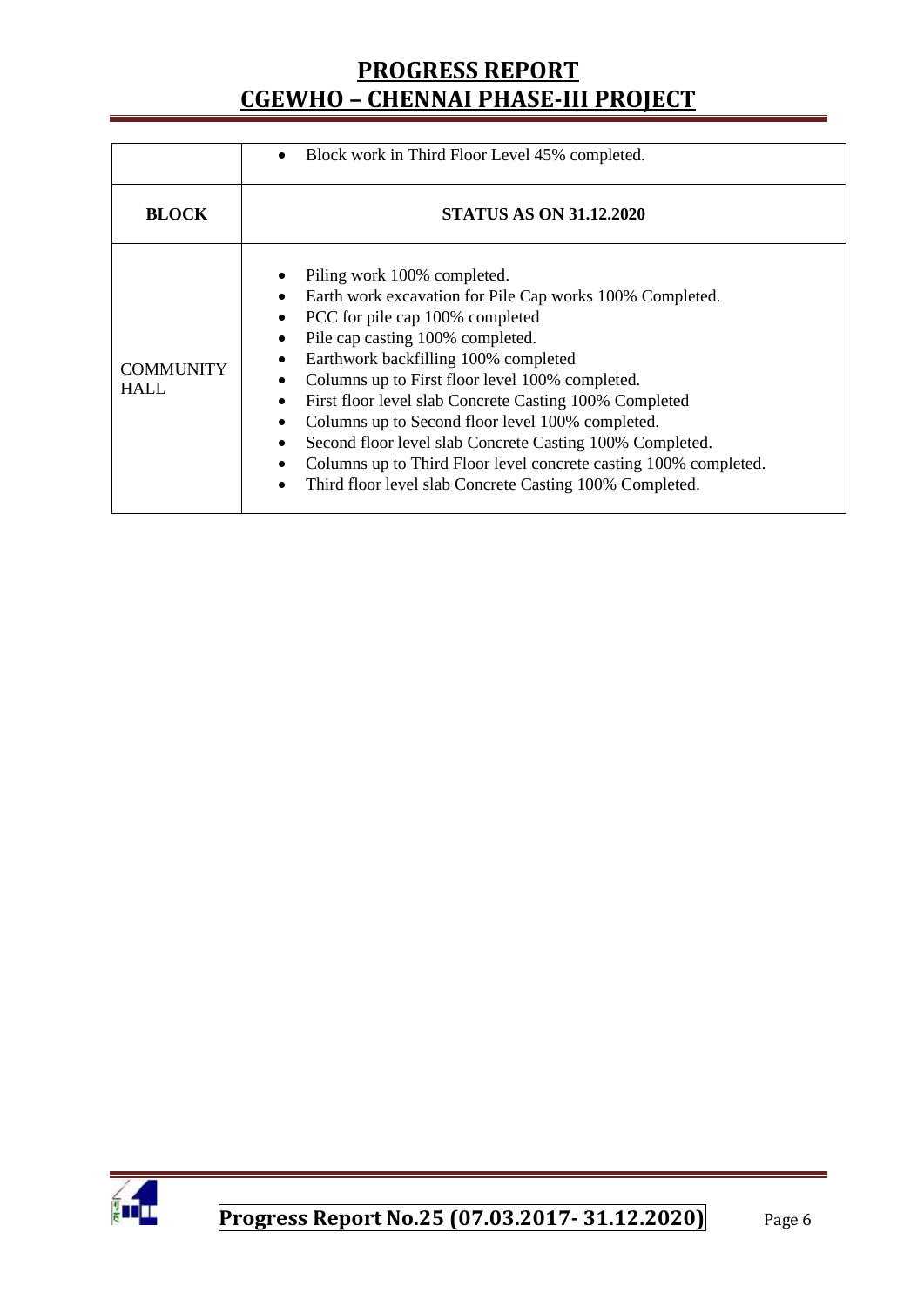#### **PHOTOGRAPHS OF WORK PROGRESS AS ON 31.12.2020**

Block A1: Third Floor level slab Concrete casting 100% completed. Columns upto Fourth floor level on progress.



Block A2: Second Floor Level slab concrete casting 100% completed.



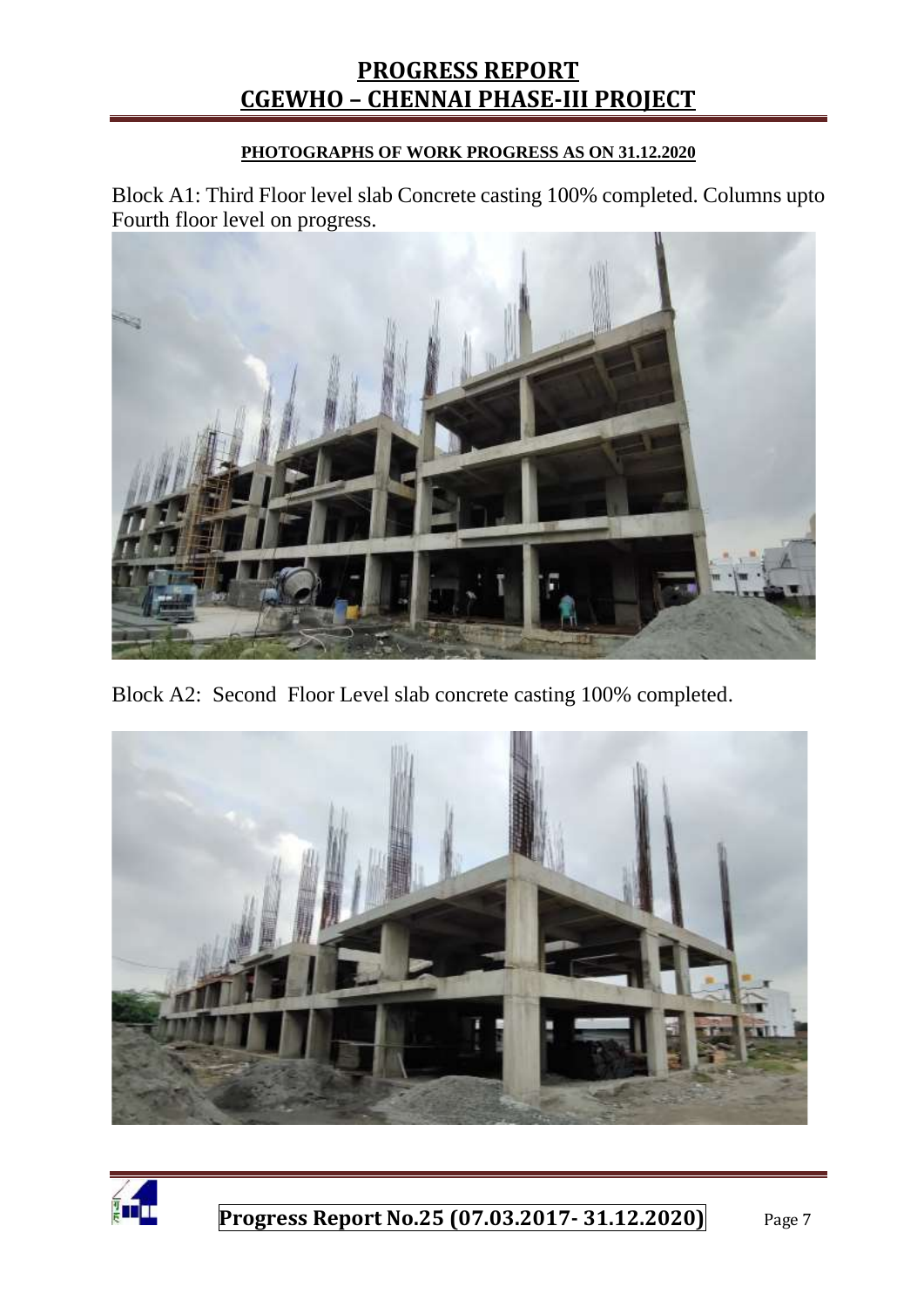Block B1: Eight Floor Level slab concrete casting 100% completed. Shuttering and Barbending work for Ninth floor level on progress.



Block B2: Third Floor Level slab concrete casting 100% completed. Bar bending works for Columns up to fourth floor level on progress.



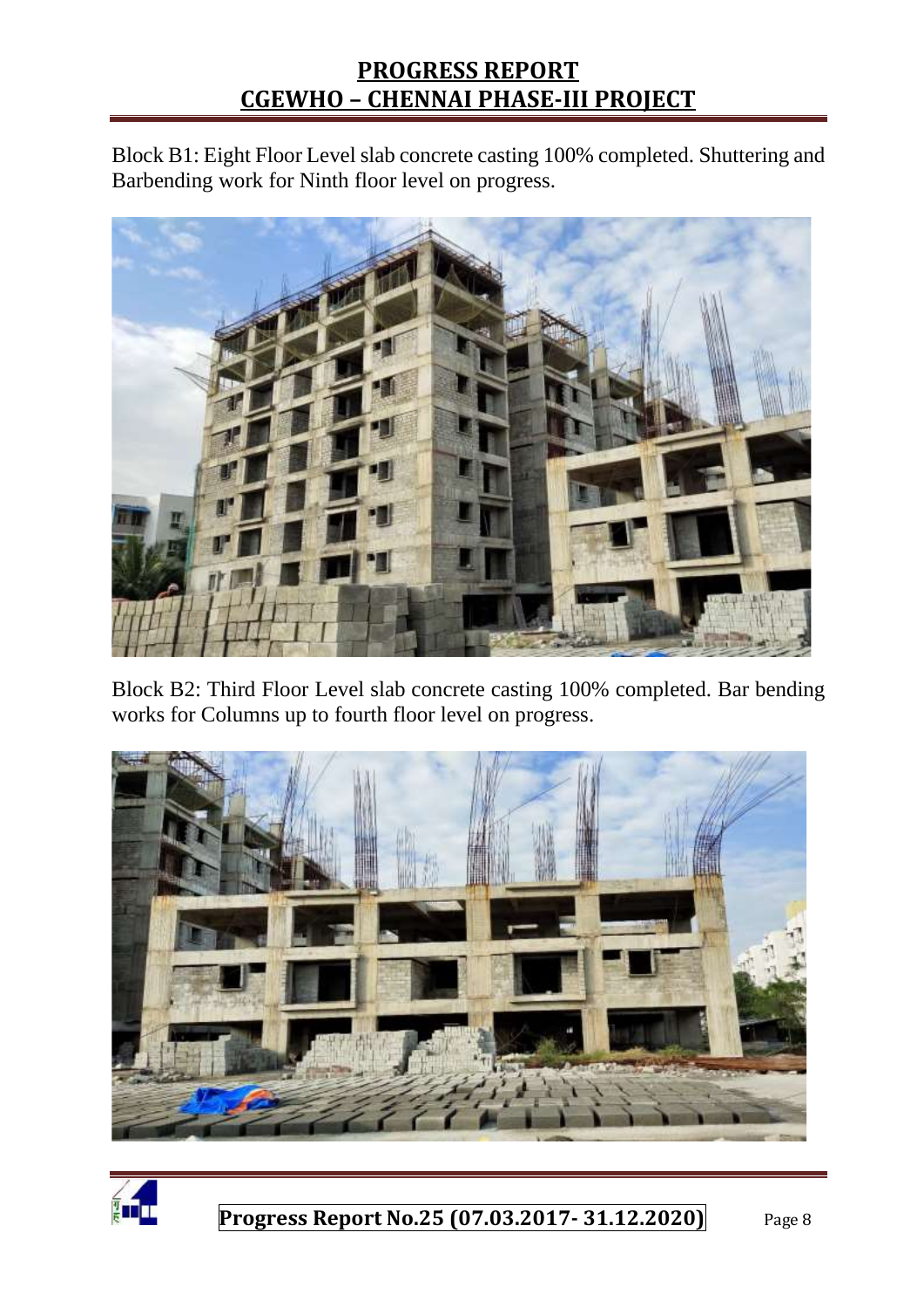Block C1: Eight Floor Level slab concrete casting 100% completed. Barbending works at Ninth floor level on progress.



Block C2: Seventh Floor level slab concrete casting 100% completed. Column casting upto Eight floor level 15% completed and balance work on progress.



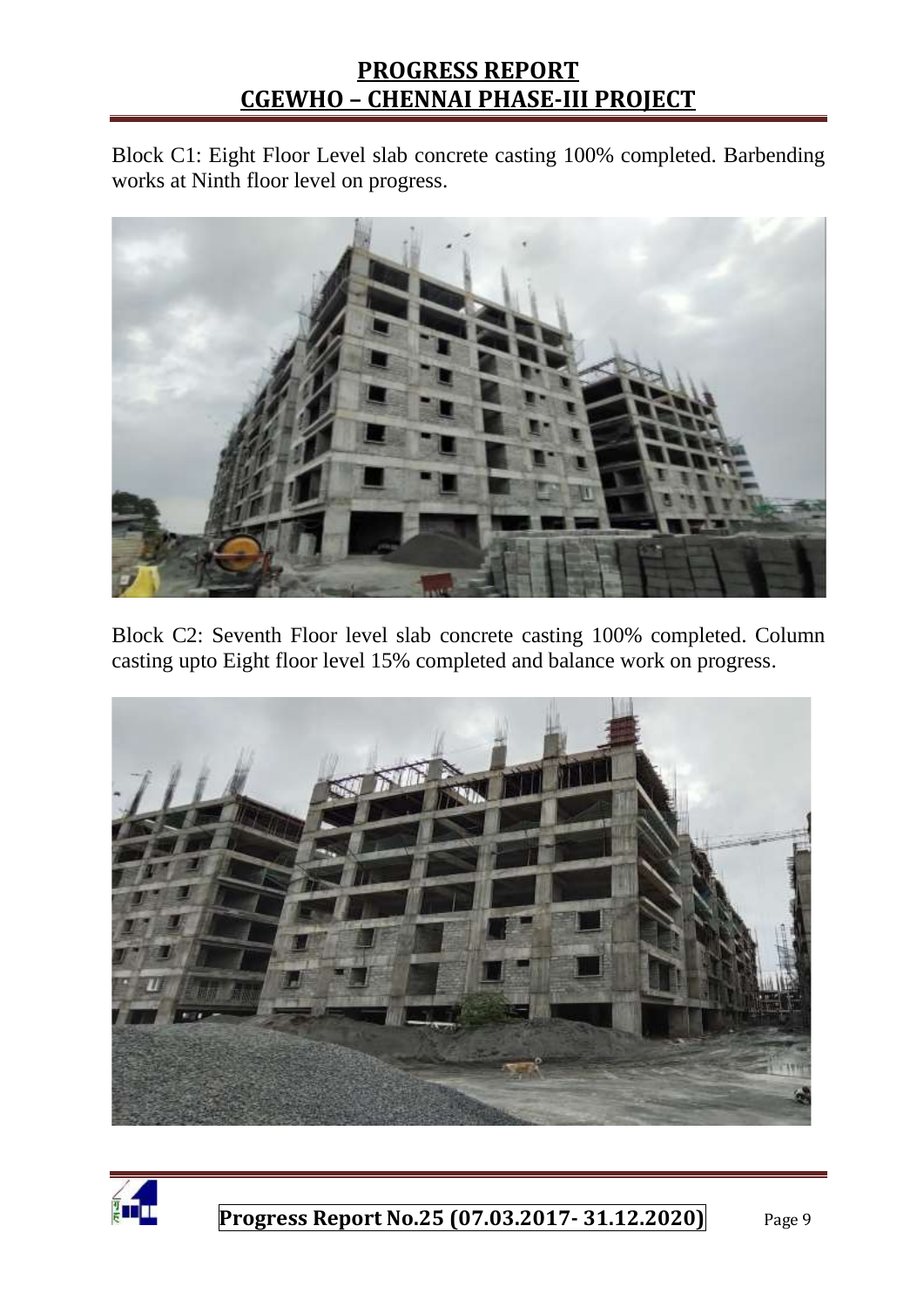Block C3: Columns upto Sixth Floor Level 50% completed. Shuttering and barbending work for 1<sup>st</sup> half of Sixth floor level 15% completed.



Block D1: Columns upto Third floor level 50% completed. Shuttering & Barbending works for 1<sup>st</sup> half of Third floor level 25% completed.



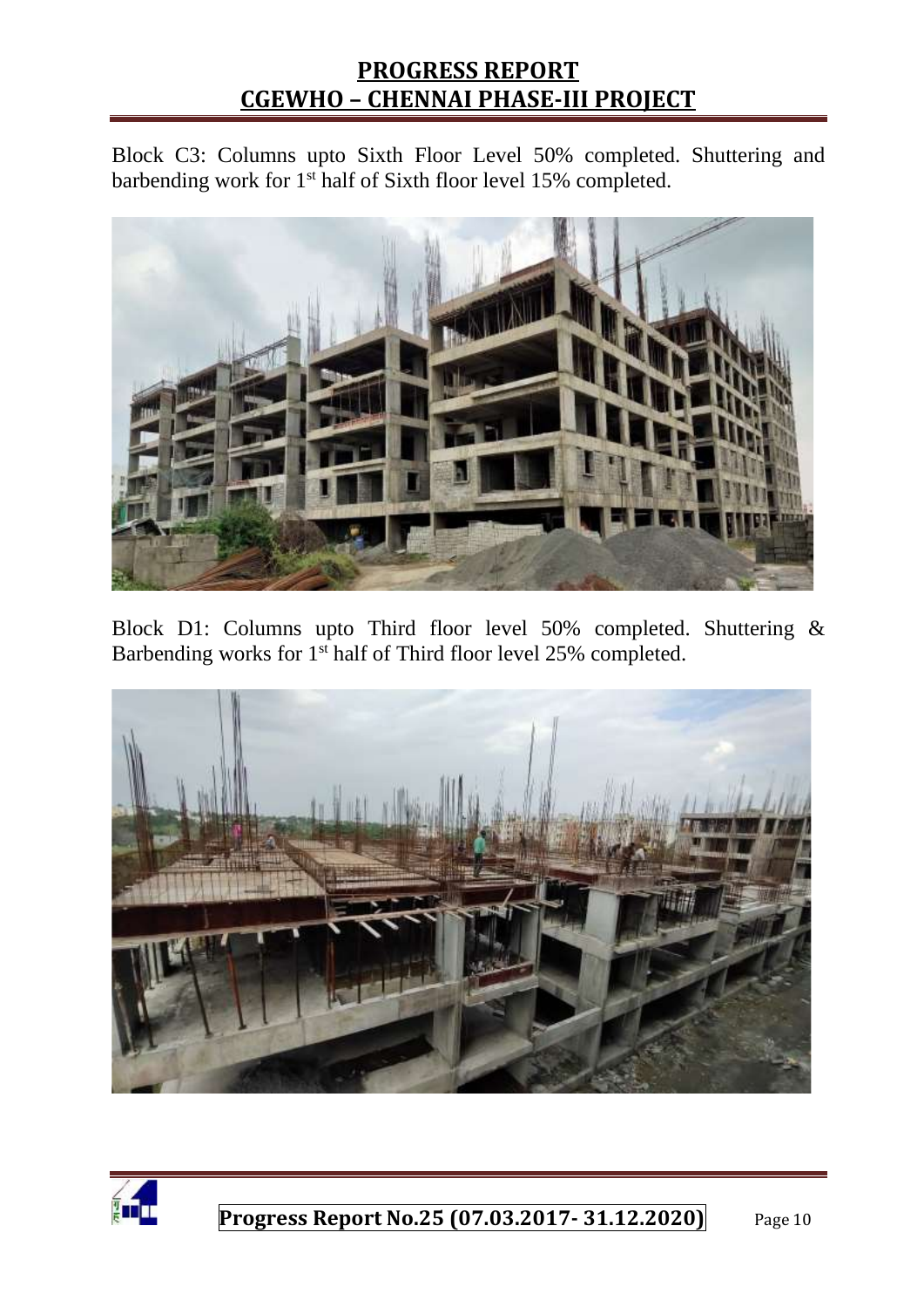Block D2: Columns upto Eight floor level concrete casting on progress. Shuttering and barbending work on progress for First half of Eight floor level sab



Block D3: Fifth floor level slab concrete casting 100% completed. Columns concrete work upto sixth floor level on progress.



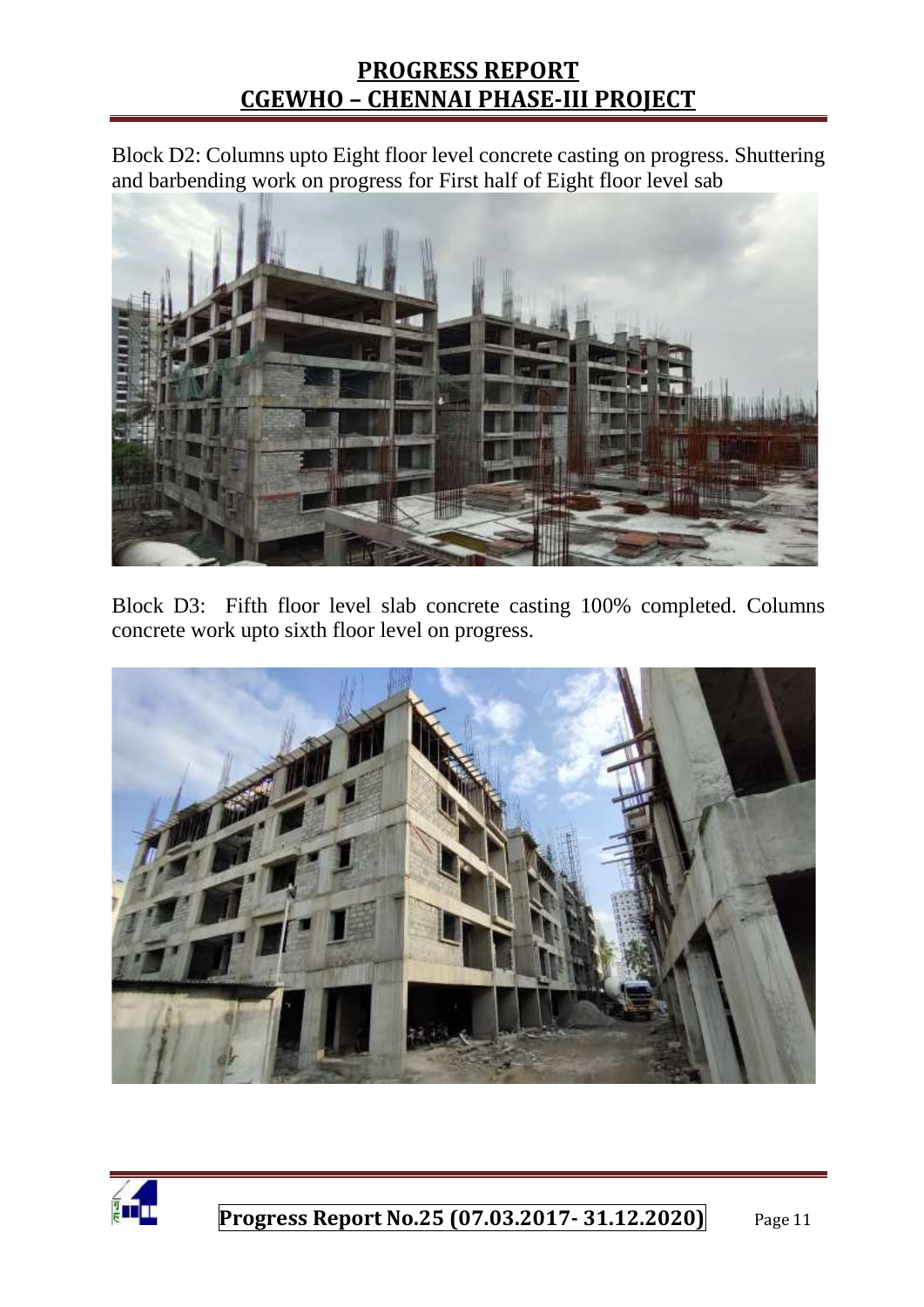Community Hall: Third Floor level slab concrete casting 100% completed.



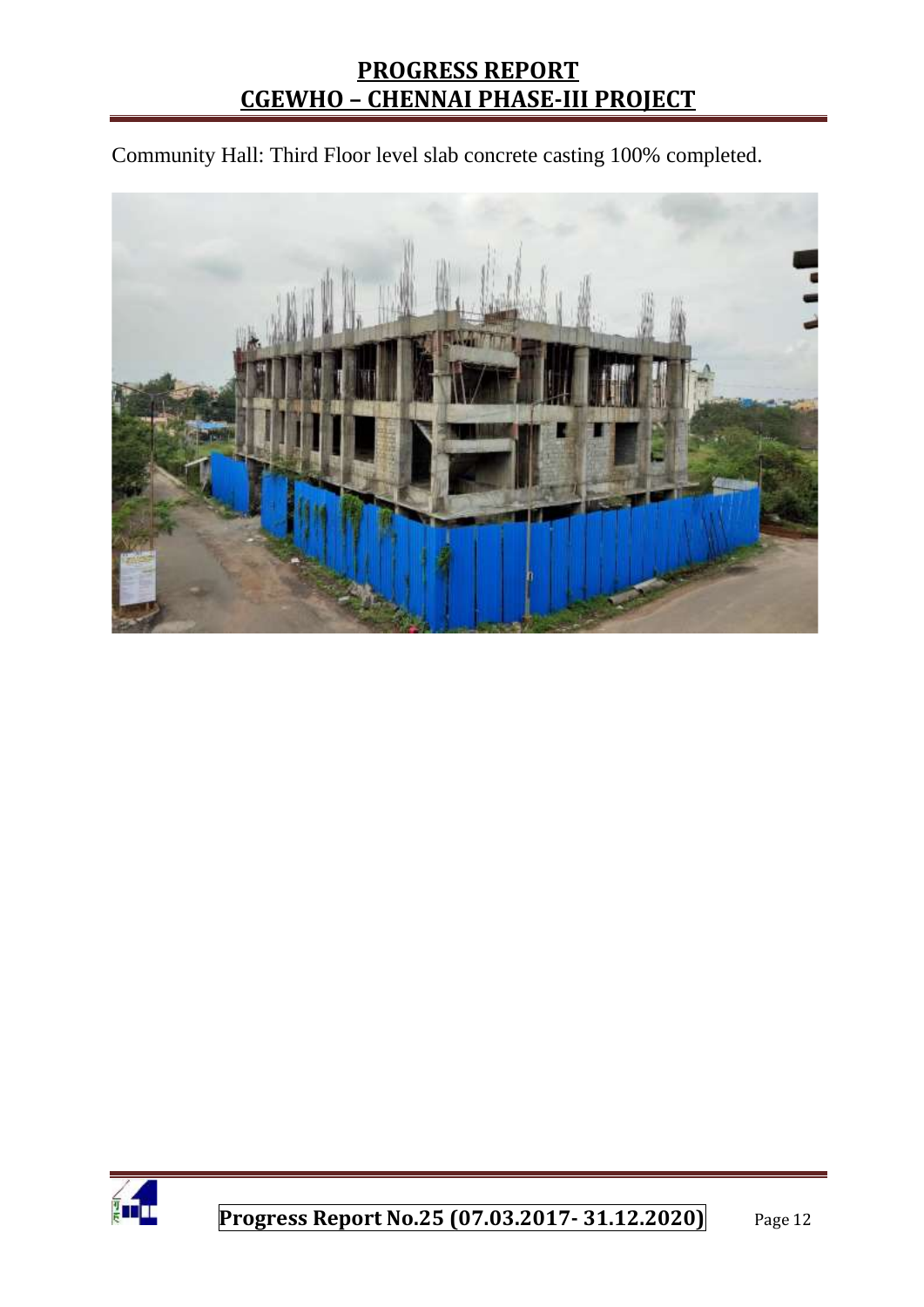#### **QUALITY CONTROL**

#### **DURING CONSTRUCTION FOLLOWING QUALITY CONTROL TESTS CONDUCTED AT SITE:**

| Sl.No.         | Materials                                                       | Source from                            | <b>Test</b><br>Done | Result                           |  |
|----------------|-----------------------------------------------------------------|----------------------------------------|---------------------|----------------------------------|--|
| $\mathbf{1}$   | M-Sand                                                          | Sriperambathur,<br>Kanchipuran<br>(Dt) | Each<br>Truck       | Sieve Analysis<br>& Silt content |  |
| $\overline{2}$ | Coarse Aggregate<br>(20mm)                                      | Sriperambathur,<br>Kanchipuran<br>(Dt) | Each<br>Truck       | Sieve Analysis                   |  |
| 3              | Coarse Aggregate<br>(12mm)                                      | Sriperambathur,<br>Kanchipuran<br>(Dt) | Each<br>Truck       | Sieve Analysis                   |  |
| $\overline{4}$ | Cement                                                          | Third party testing is being done.     |                     |                                  |  |
| 5              | <b>Steel</b>                                                    | Third party testing is being done.     |                     |                                  |  |
| 6              | Pile Integrity                                                  | Third party testing is being done.     |                     |                                  |  |
| $\tau$         | Soil Compaction                                                 | Third party testing is being done.     |                     |                                  |  |
| 8              | RCC cubes are being tested and Register is being maintained.    |                                        |                     |                                  |  |
| 9              | Slump test conducted at site to insure workability if concrete. |                                        |                     |                                  |  |

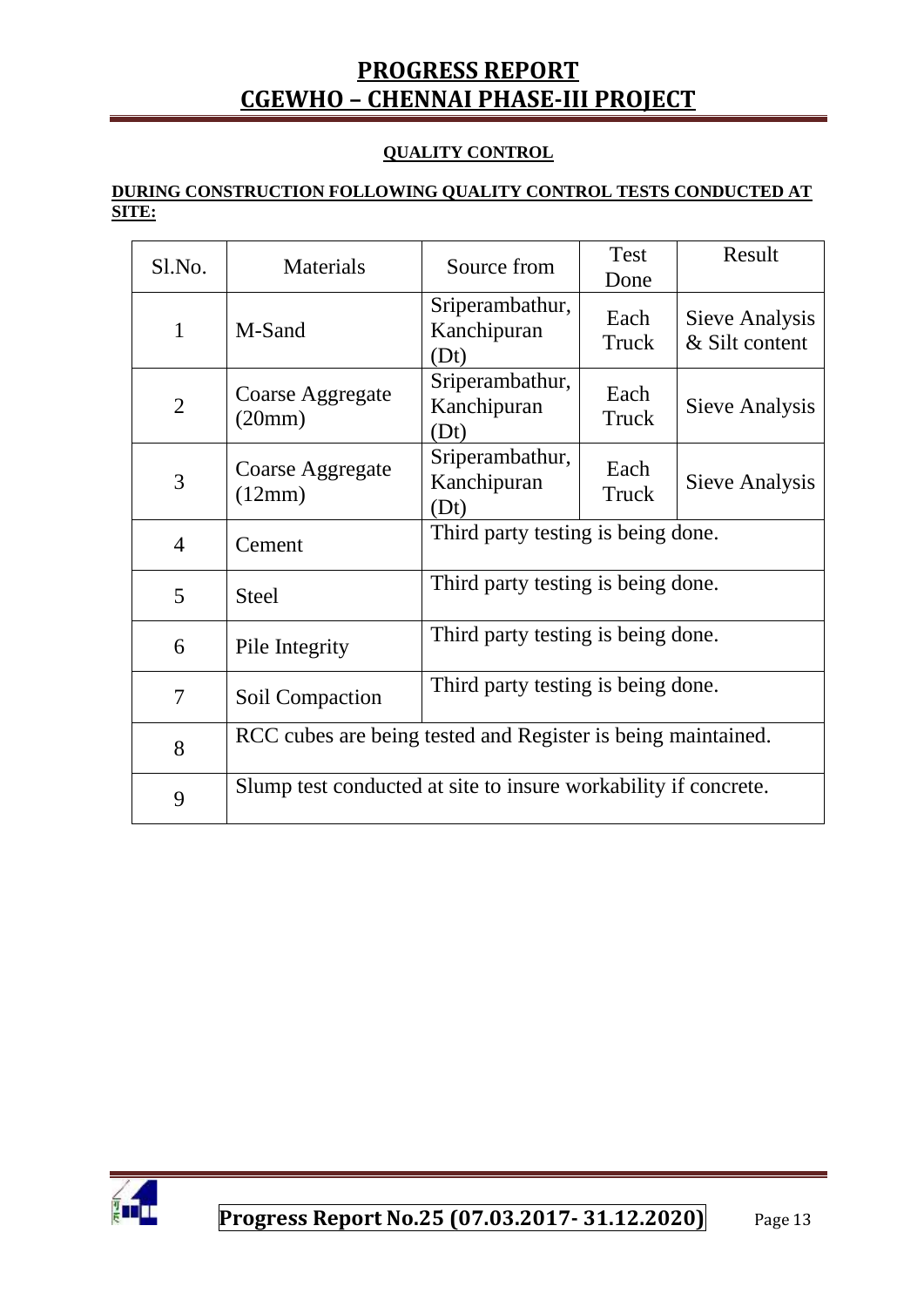### **PHOTOGRAPH OF QUALITY CONTROL AT SITE**

# **Concrete Cube Compressive Strength Testing**



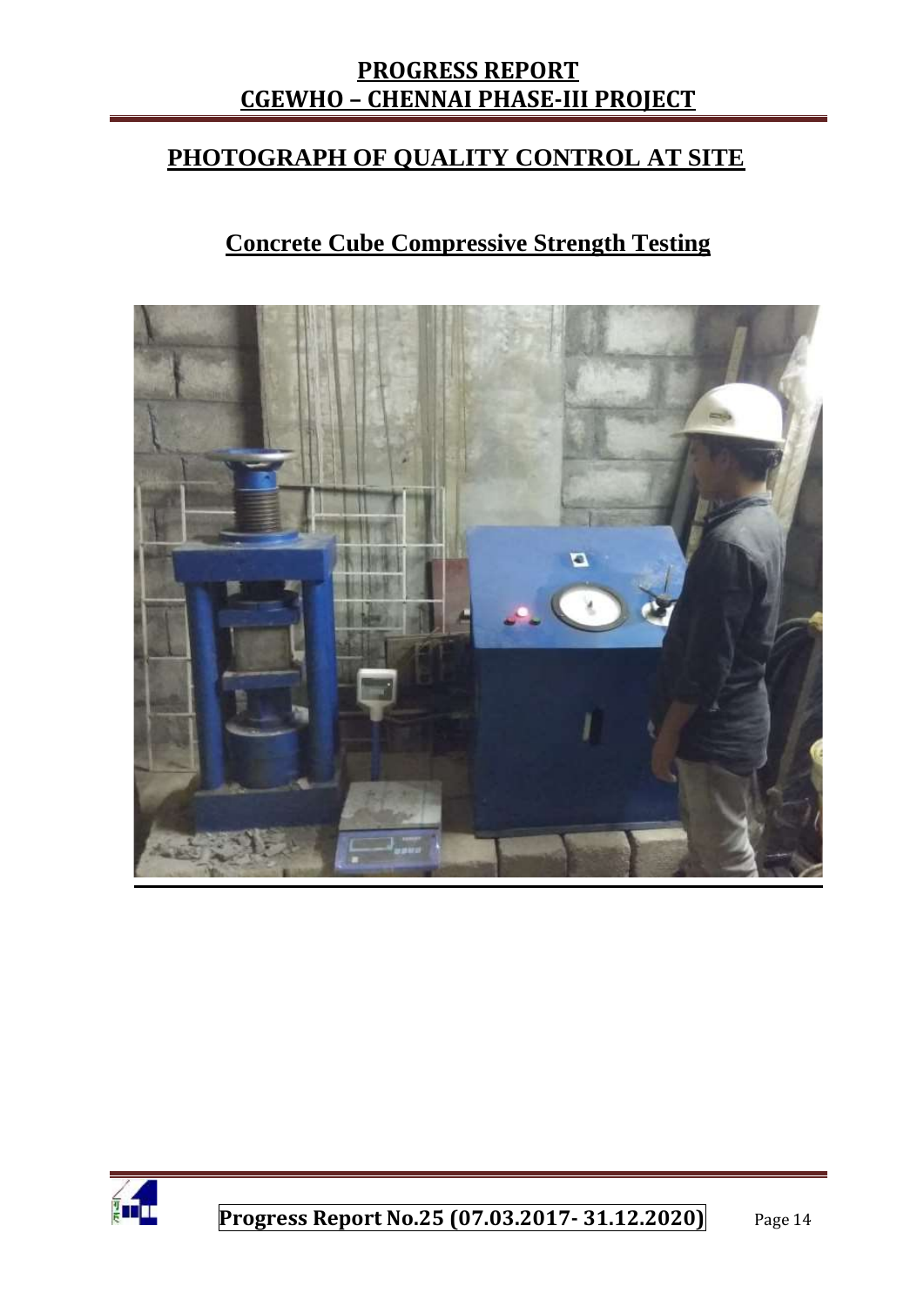# **20mm & 12mm Aggregate Sieve Analysis Testing**